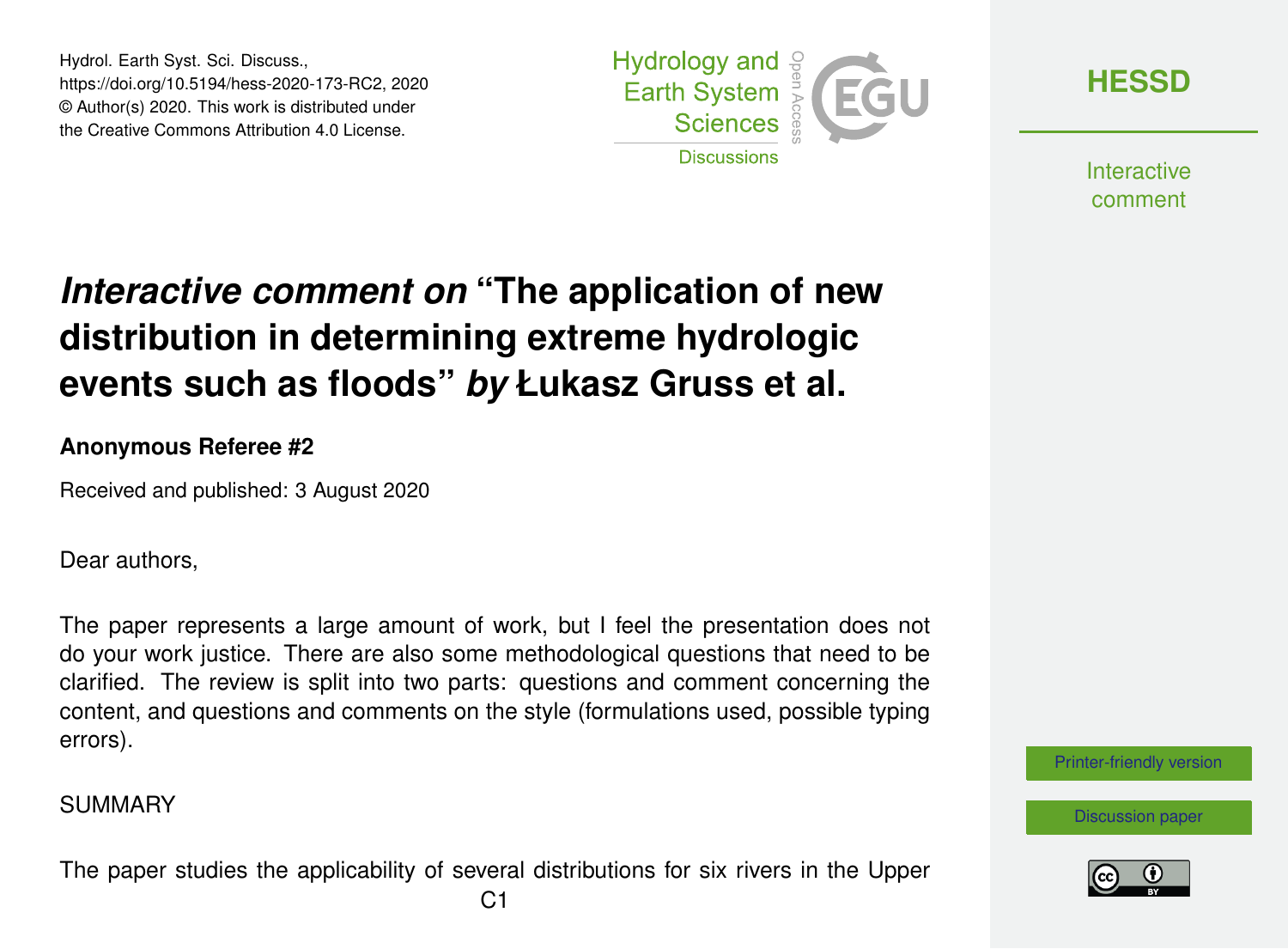Oder basin. It concludes that further study is needed to determine the choice of distribution for the region.

### CONTENT

General remark: it would be nice to have more justification for the use of GGEV. For instance, theoretical reasons or practical considerations such as use by one or more governments. A better fit to the data on its own is not a very strong argument. In this context the paper of Vogel and McMartin (1991) is interesting: "Probability plots for the P3 and LP3 distribution based on an estimate of the sample skew will, in general, appear more linear then they should. Essentially, the estimated sample skew acts to adjust the probability scale to make the sample, when plotted, appear more linear than it would if the the skew had been used to construct the plot." This suggests that great care must be taken to avoid overfitting and misleading fits, specially when comparing distributions with different numbers of parameters.

Line 211. Alexandersson (1986) originally intended his test to be used on series of ratios or differences with respect to a series of, possibly weighted, means of the measurements of a group of surrounding stations. Could you elaborate on how it was applied here? Given that Alexandersson (1986) assumed the ratios to be normally distributed, can you indicate why it should be suitable for series of extremes?

Line 224. To the best of my knowledge, the POT method is closely linked to extreme value theory, and the corresponding distribution to be used in fitting the data is the Generalized Pareto distribution. Please justify its use with other distributions.

Line 303. Please specify the details of the Chi-square test such as class boundaries and degrees of freedom after correction for number of fitted parameters. Please indicate how the K-S test statistic was converted to a p-value. Was the limit distribution

# **[HESSD](https://hess.copernicus.org/preprints/)**

**Interactive** comment

[Printer-friendly version](https://hess.copernicus.org/preprints/hess-2020-173/hess-2020-173-RC2-print.pdf)

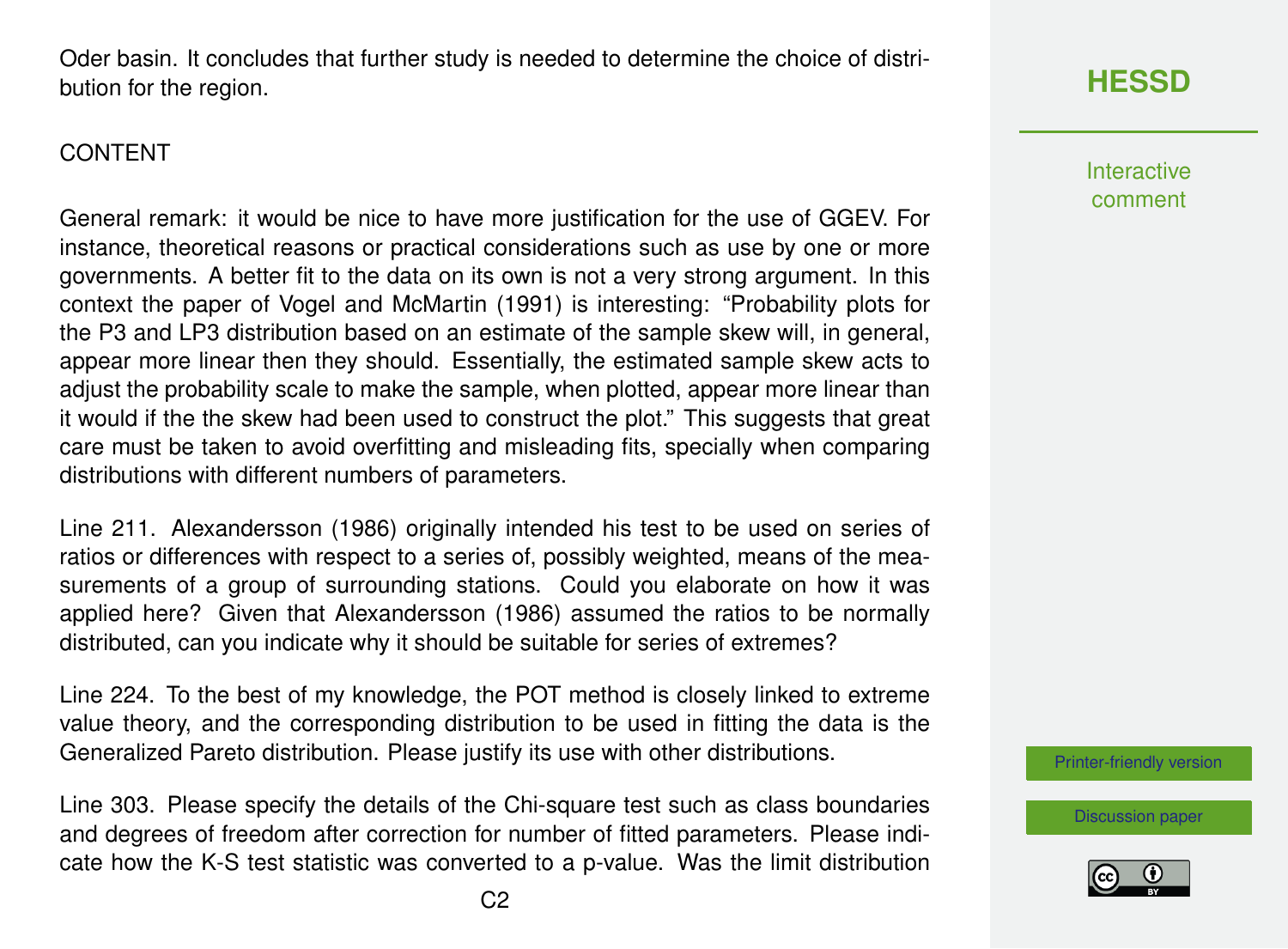used? Please explicitly state how a correction was made for the number of parameters being fitted, because the standard KS test statistic distribution does not apply when comparing an empirical distribution for given data to a distribution fitted to the same data.

Line 425-438. It is customary to look not only at goodness of fit but also at the number of parameters when selecting a distribution. This is done to avoid rewarding the overfitting of data. I feel this should be added to your analysis. Especially because in a combination of POT and GGEV there are actually five parameters being chosen.

Line 429. The purpose of both tests in your paper is not to simply reject the null hypothesis, but to reject the null hypothesis when the alternate hypothesis is true. In that case the power of the test should be examined, not the number of combinations of distribution and fitting method it rejects. The number of rejected combinations of distribution and fitting method includes type one errors. Please clarify your meaning.

### **STYLE**

Abstract line 3: I think "with a change-point" should be "without a change-point".

Abstract line 28: "a GGEV water reservoir". What is a GGEV water reservoir?

Line 34. Is a new paragraph here necessary? It seems a continuation of the previous lines.

Line 38-45. "During ... (Pollert, 45 2006)." This seems a series of disconnected sentences, please consider rewriting.

Line 59, 60. "Therefore ...". The preceding part of this paragraph states the importance of time series analysis and the study of extremes. But in this sentence you decide to investigate rivers that are important to the water management of the Upper Oder **Interactive** comment

[Printer-friendly version](https://hess.copernicus.org/preprints/hess-2020-173/hess-2020-173-RC2-print.pdf)

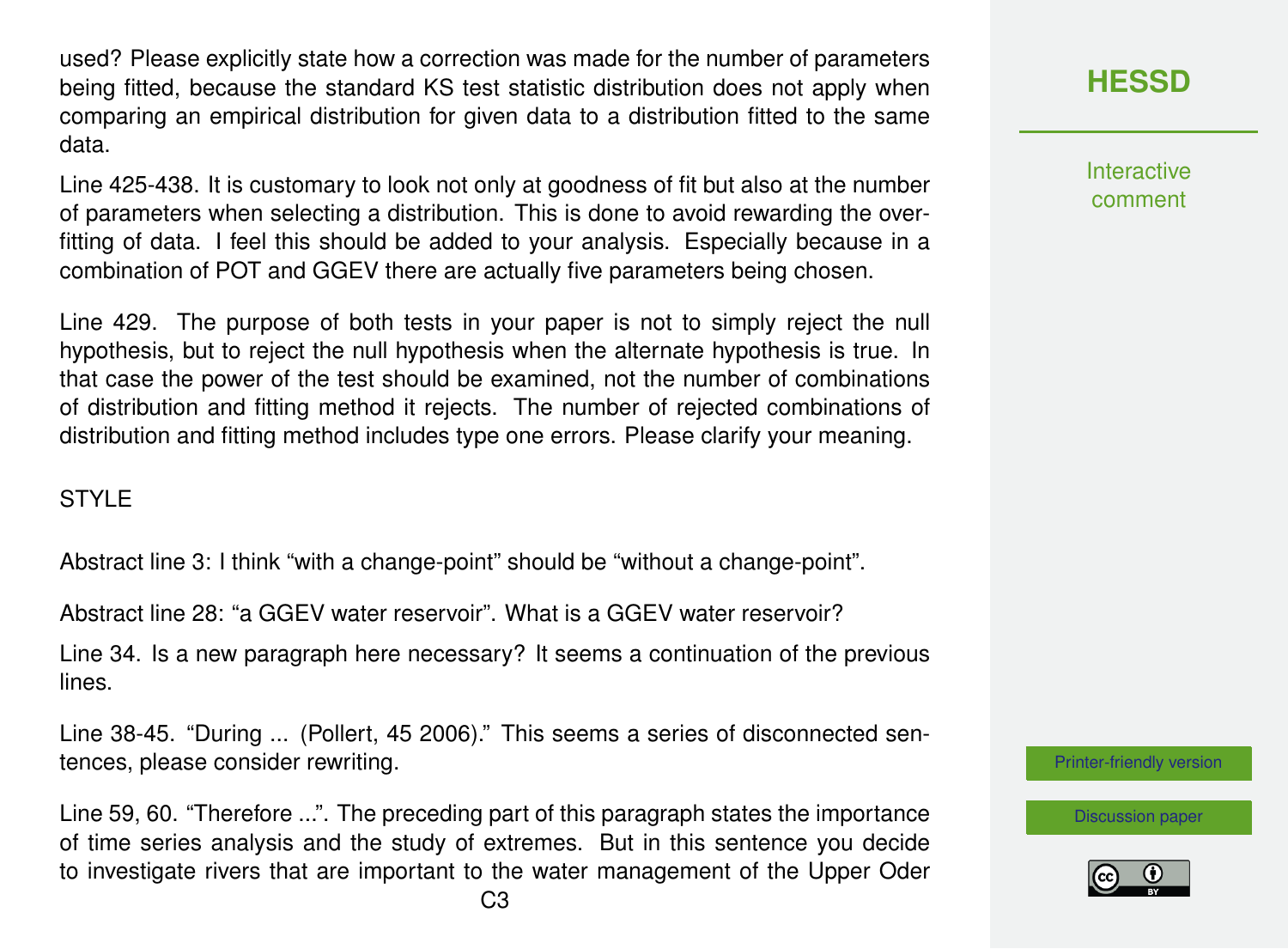basin, seemingly unconnected to the preceding part of the paragraph. So why use "therefore"?

Line 70 "analyzes" should be "analyses".

Line 72. "FFA is also used to fit a probability distribution to an empirical distribution function ... ." As far as I know, flood frequency analysis is the process of studying past floods. Fitting a distribution to an empirical distribution function can be part of that process, but I do not see how a generic process can be used to do distribution fitting. Please clarify what you mean by FFA.

Line 75-80. "In time series modeling ...". Jump to a new topic (independence, trends, etc.); please improve coherence.

Line 81-109. New topic (choice of distribution); please link it to preceding material.

Line 108. It would be nice if a clear motivation for both your choice (three or more parameters) and that of many others (to parameters) was presented. Are there specific disadvantages to three parameter distributions?

Line 110-124. New topic (choice of fitting method); please add introduction linking it to this paper.

Line 125-144. New topic; please link it to preceding material.

Line 145-156. New topic; please link it to preceding material.

Line 160. "Additionally the GGEV distribution is the best suited empirical distribution irrespective of sample independence". The GGEV is not an empirical distribution. The empirical distribution is a clearly defined concept in statistics. Do you mean the GGEV fits the data best? Are you drawing a conclusion in the introduction?

Interactive comment

[Printer-friendly version](https://hess.copernicus.org/preprints/hess-2020-173/hess-2020-173-RC2-print.pdf)

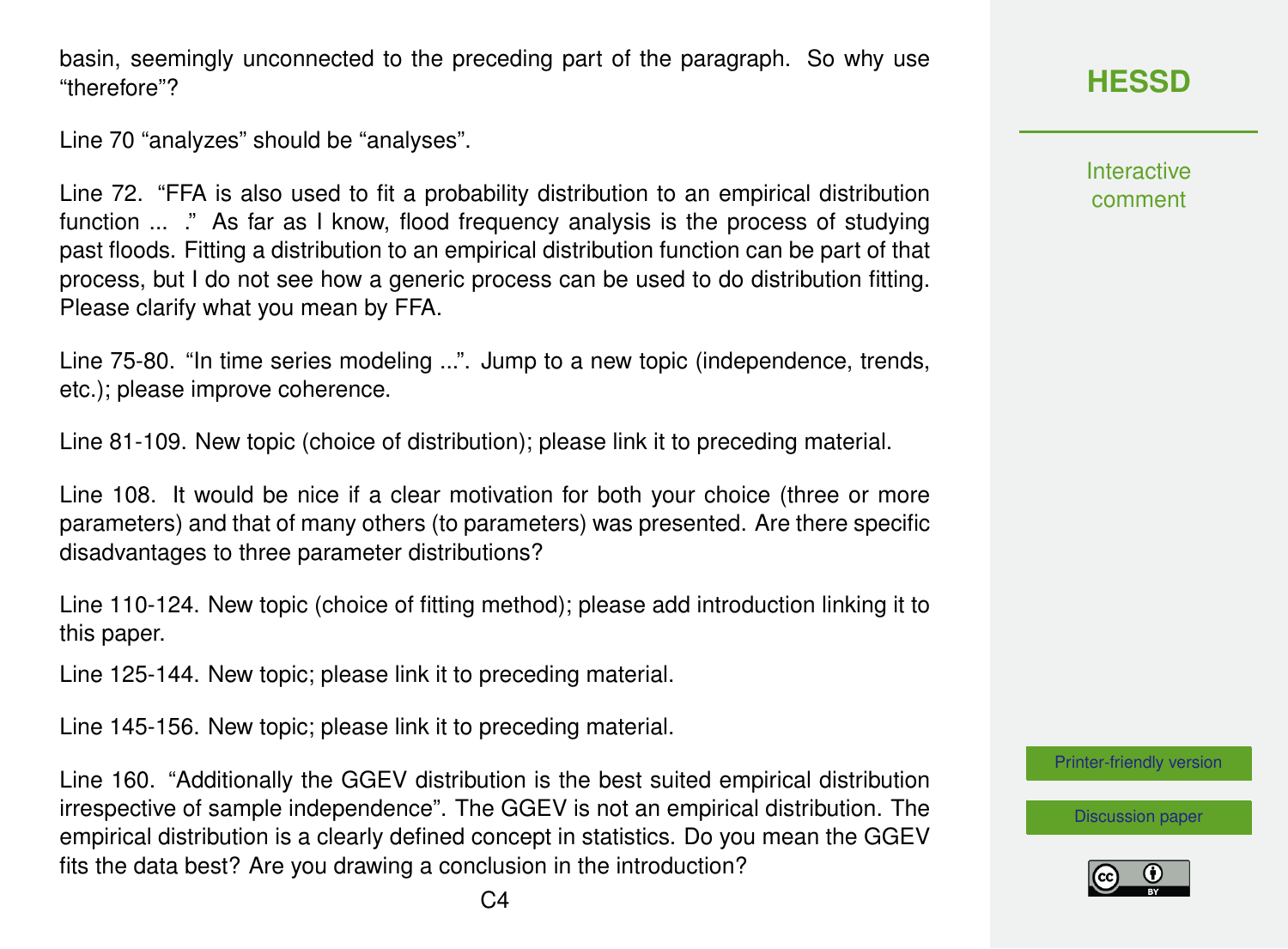Line 165. There is a part of a sentence missing between "The catchments of these last two rivers are" and "The Budkowiczanka River is 56.5 km long."

Line 170. "MM" in "80.04 MM  $m<sup>3</sup>$ " should be "M", but even then it is not correct as ISO prefixes bind closely to the unit, so  $1000000 \mathrm{m}^3 = 1 \mathrm{h} \mathrm{m}^3.$ 

Line 175. Gruss et al (2019) place the source of the Widawa at 109.02 km of the river's course. How does that relate to the length of 114.6 km mentioned here?

Line 179. Sentence ends with "a Normal Pool Capacity of 1 MM cm<sup>3</sup> "; I expect this should be 1 hm $^3$  .

Line 187-193. Should most of this not be in the introduction?

Line 201. "and change point detection" should be "and the presence of change points".

Line 211. "used to analyze the change-point". Phrasing seems to assume there is a change point; do you mean: "used to check for the presence of a change point" ?

Line 247. What is meant here by "verified"?

Line 255. The term "empirical input moments" is not in use as far as I know; please write "empirical moments" instead.

Line 257. "The probability of this sample must be maximal, because the sample observed comes from many other possible samples (Haktanir, 2009)." Please either remove this sentence or replace it by a longer explanation. As it stands, it does not help the reader to understand the method.

Line 260. "In the gamma distribution developed by Becker and Klößner (2017), ... ". Becker and Klößner (2017) did not develop the Gamma distribution but a package

## **[HESSD](https://hess.copernicus.org/preprints/)**

**Interactive** comment

[Printer-friendly version](https://hess.copernicus.org/preprints/hess-2020-173/hess-2020-173-RC2-print.pdf)

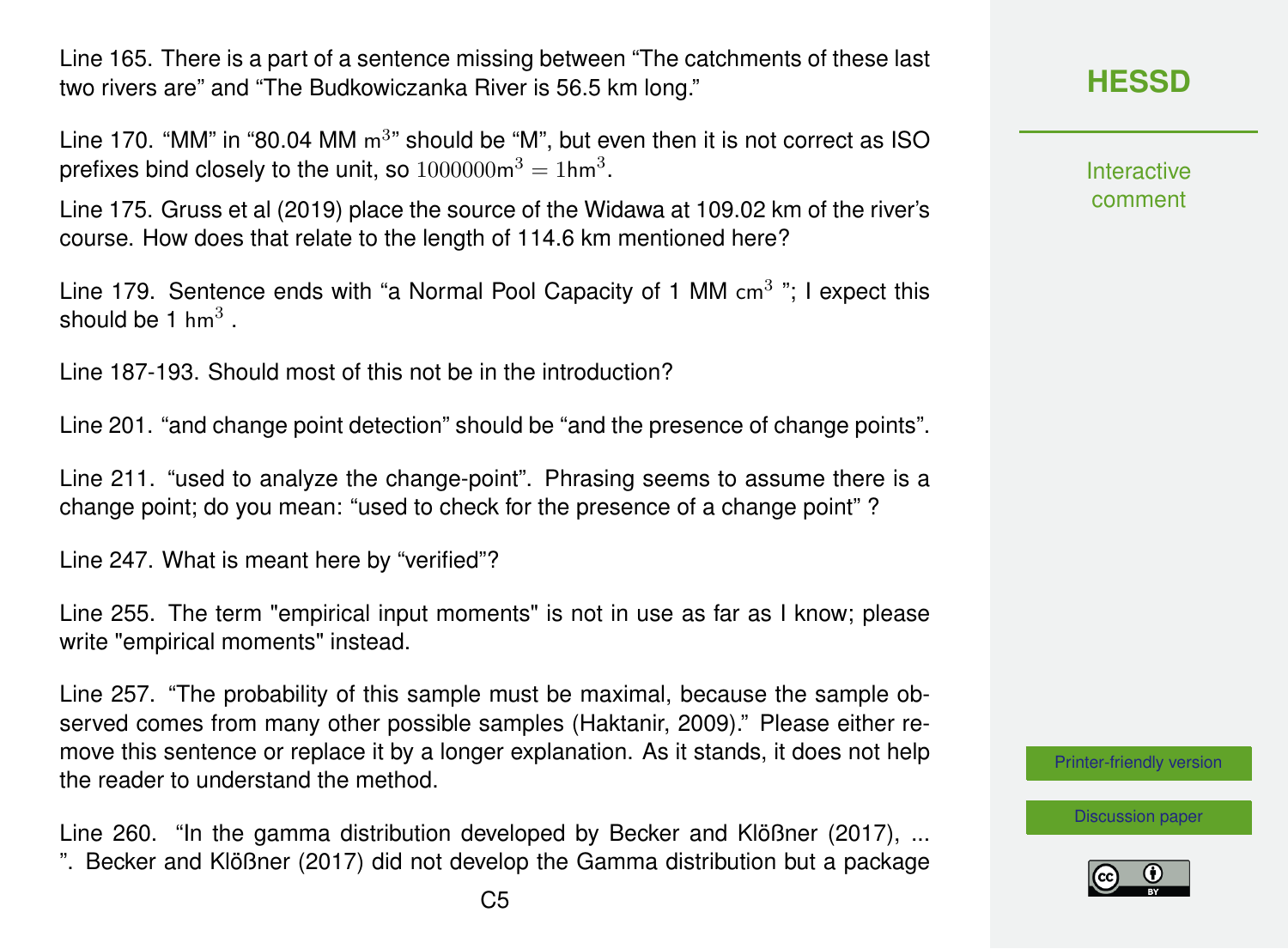for the Pearson distribution system. Moreover, the Pearson III distribution has three parameters and is therefore not usually referred to as "the" Gamma distribution which traditionally has two parameters.

Line 302. "The Chi-squared Test (q2), Kolmogorov-Smirnov (K-S), and the Mean absolute relative error (MARE) tests were widely used to indicate the adequacy of the distribution functions being tested". Meaning of "widely used" in this sentence is unclear. Do you mean in the literature, in practice, in this paper?

Line 316. "The MK test showed no trends neither in the AM method (except for the O sample) nor in POT (except for samples BB and O). " This means the MK test showed trends in both methods. I assume you meant: "The MK test showed trends neither for the AM values (except for the O sample) nor for POT (except for samples BB and O). "

Line 320. "Also, based on the test result, which was not statistically significant (5%) Cassalho et al. (2018) rejected 7 out of 113 series for the Rio Grande do Sul in Brazil." Too brief, please rewrite to make meaning clearer because at the moment it can be misunderstood. Cassalho et al. (2018) state: "Based on the non-parametric Mann-Kendall test, at a significance level of 5%, only 7 out of 113 series (Fig. 2) presented significant monotonic trend, thus, they were not used for the sequence of this study." Thus, 7 series are rejected because for those series the result was statistically significant at a significance level of 5%.

Line 322. "They also relied on a significance level of 5%. Most samples did not meet this criterion." What is the criterion you refer to? In the reference 3 out of 9 series have p-values below 5%. In your sentence the criterion is: the null hypothesis of no trend is rejected at the 5% significance level. In the present context where the aim is to select series without trend, the term "criterion" might be misinterpreted. Please rewrite this line.

**[HESSD](https://hess.copernicus.org/preprints/)**

Interactive comment

[Printer-friendly version](https://hess.copernicus.org/preprints/hess-2020-173/hess-2020-173-RC2-print.pdf)

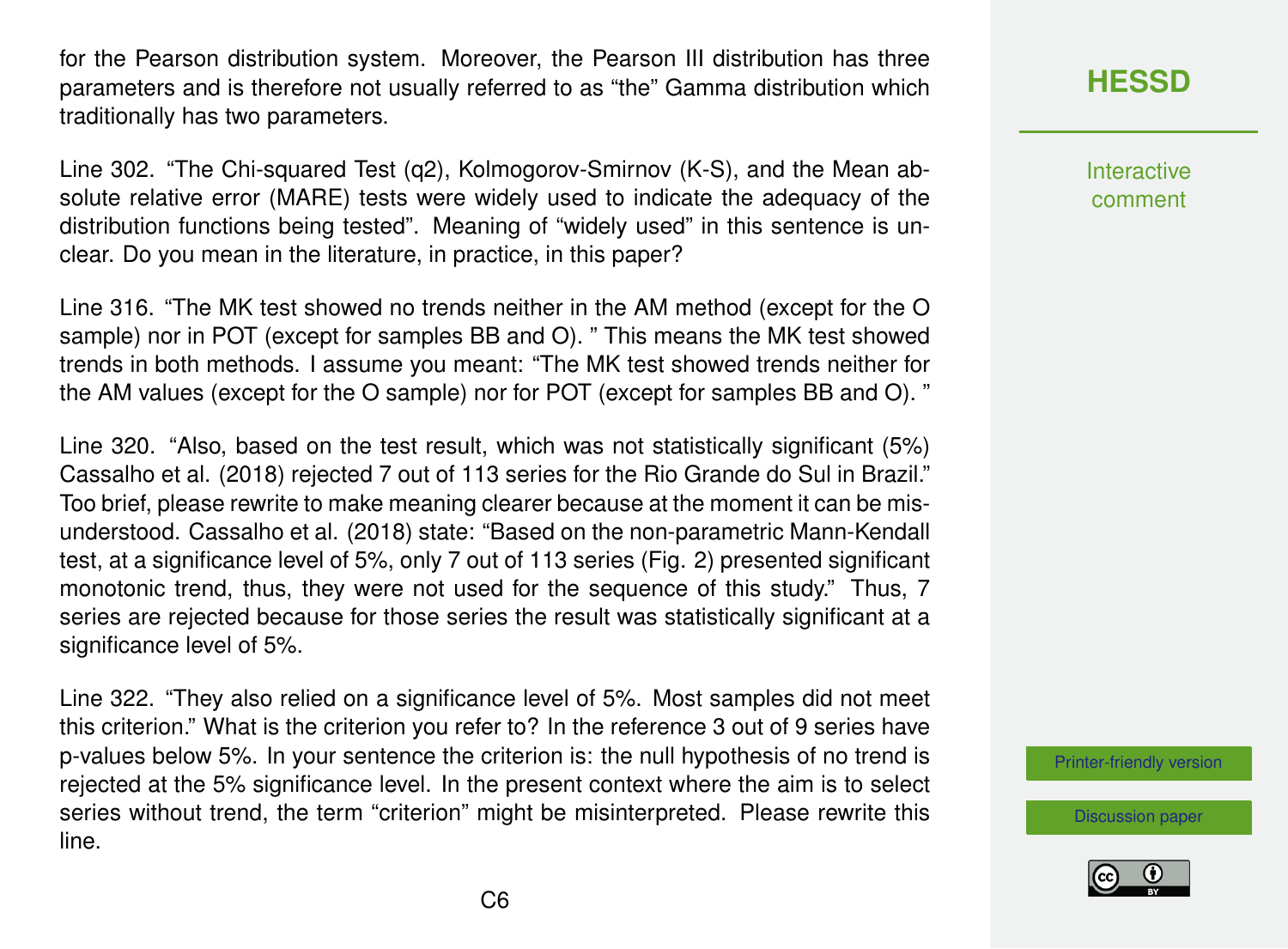Line 324. "Test B showed that for two samples: MPT and O analyzed in the AM method, the series are not random. Thus, in these cases the H0 hypothesis was rejected." Please make clear what H0 is. Given the context of this paper there are 7 candidates:

- a: "There is no trend"
- b: "The series is random"
- c: "There is no change point"

and their combinations: a and b; a and c; b and c; a,b, and c.

Line 327. "Bezak et al. (2014) used the von Neumann's ratio test whose test statistics were compared with a critical value. This test is based on a rank version proposed Bartels (1982) for testing a series for randomness." Why is this sentence here? Should it not be in Section 2.2.1 or in the introduction?

Line 348. Typo: "He" should be "he".

Line 349. "He obtained a p-value close to 1 in the K-S goodness-of-fit test for each of the four estimates in the analyzed distribution, which indicates that GPD distribution fits very well with empirical data." The p-value is not a measure of fit; it is an indication of how likely it is to get a specific test statistic value for a random sample from a given distribution. Please emphasize this somewhere in the paper.

Line 367. "In the case when the value of  $p > 0.05$  for the analyzed distribution, then it showed the lack of the best fit of the empirical distribution with the theoretical distribution." If I read Table 2 in Szulczewski and Jakubowski (2018) correctly, then p < 0.05 leads to rejection of the hypothesis that the sample is from the given distribution; here you state the opposite. Please clarify.

Line 372. "in the case of the GGEV distribution it is more difficult to work with four parameters trying to adjust this distribution". This is a highly unusual finding; normally, **Interactive** comment

[Printer-friendly version](https://hess.copernicus.org/preprints/hess-2020-173/hess-2020-173-RC2-print.pdf)